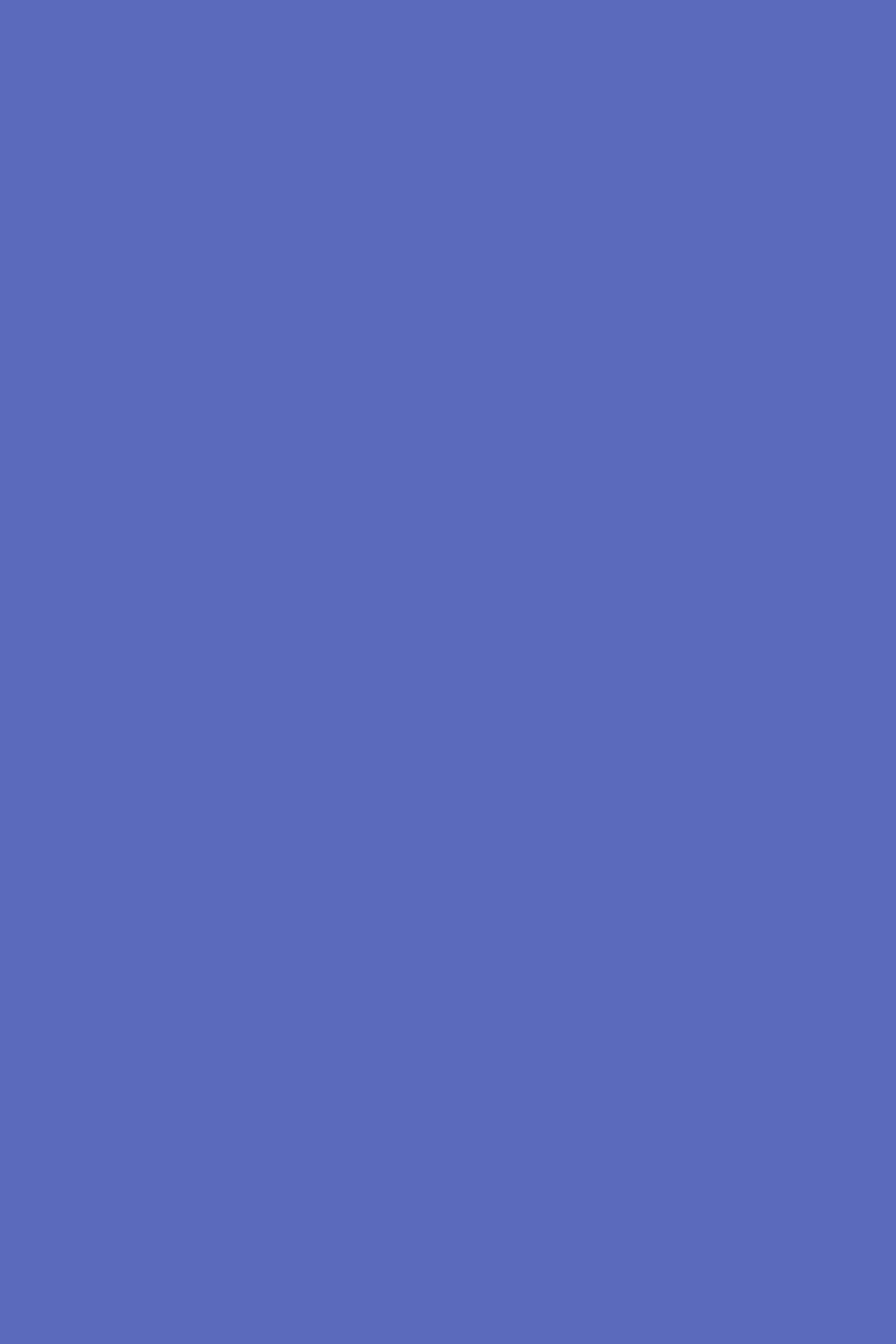# Periodontal (Gum) Disease

If you have been told you have periodontal (gum) disease, you're not alone. Many adults in the U.S. currently have some form of the disease. Periodontal diseases range from simple gum inflammation to serious disease that results in major damage to the soft tissue and bone that support the teeth. In the worst cases, teeth are lost.

Whether your gum disease is stopped, slowed, or gets worse depends a great deal on how well you care for your teeth and gums every day, from this point forward.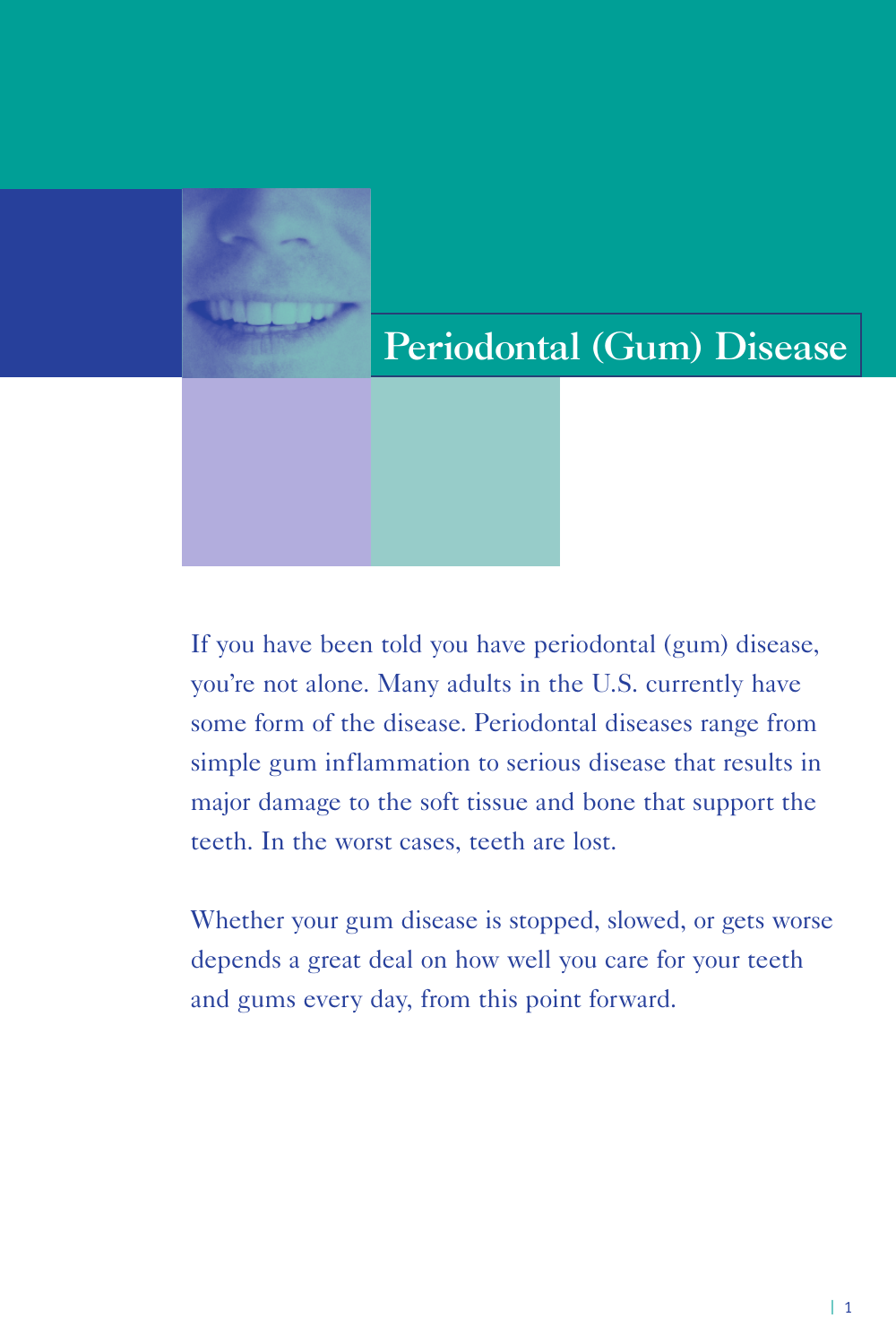

# Periodontal (Gum) Disease

#### **What causes gum disease?**

Our mouths are full of bacteria. These bacteria, along with mucus and other particles, constantly form a sticky, colorless "plaque" on teeth. Brushing and flossing help get rid of plaque. Plaque that is not removed can harden and form "tartar" that brushing doesn't clean. Only a professional cleaning by a dentist or dental hygienist can remove tartar.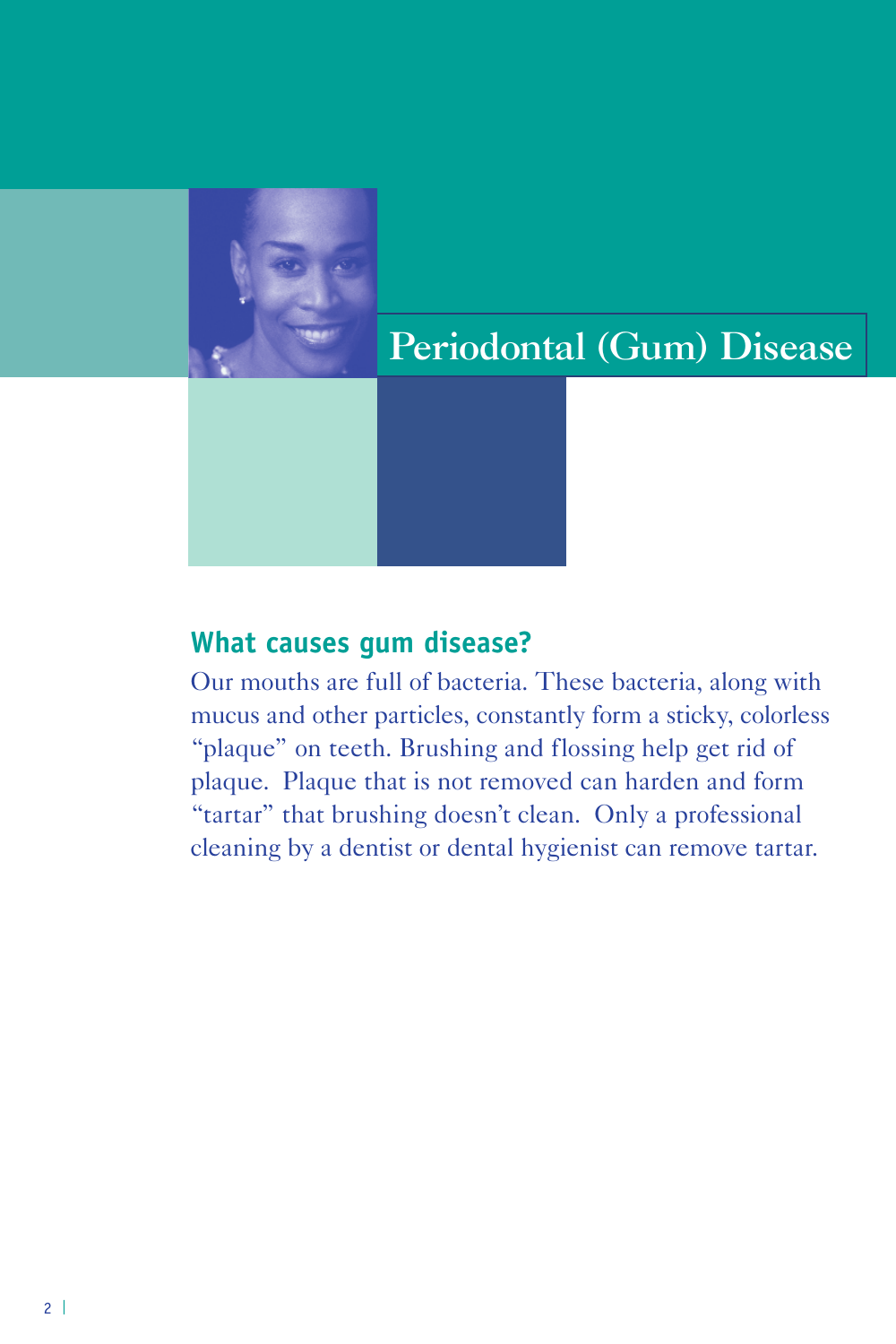#### **Gingivitis**

The longer plaque and tartar are on teeth, the more harmful they become. The bacteria cause inflammation of the gums that is called "gingivitis." In gingivitis, the gums become red, swollen and can bleed easily. Gingivitis is a mild form of gum disease that can usually be reversed with daily brushing and flossing, and regular cleaning by a dentist or dental hygienist. This form of gum disease does not include any loss of bone and tissue that hold teeth in place.

#### **Periodontitis**

When gingivitis is not treated, it can advance to "periodontitis" (which means "inflammation around the tooth.") In periodontitis, gums pull away from the teeth and form spaces (called "pockets") that become infected. The body's immune system fights the bacteria as the plaque spreads and grows below the gum line. Bacterial toxins and the body's natural response to infection start to break down the bone and connective tissue that hold teeth in place. If not treated, the bones, gums, and tissue that support the teeth are destroyed. The teeth may eventually become loose and have to be removed.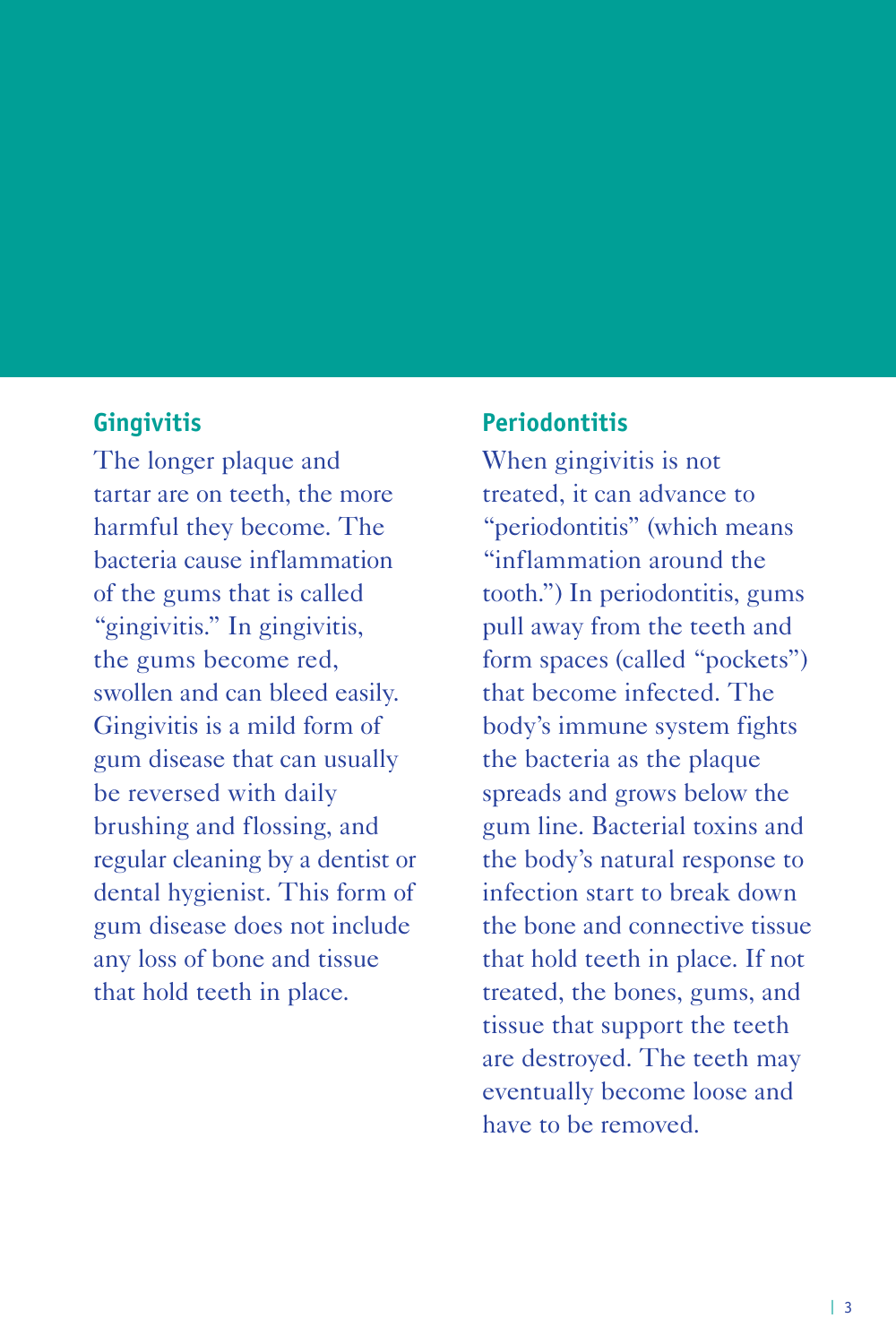### Risk Factors

- **Smoking.** Need another reason to quit smoking? Smoking is one of the most significant risk factors associated with the development of gum disease. Additionally, smoking can lower the chances for successful treatment.
- **Hormonal changes in girls/women.** These changes can make gums more sensitive and make it easier for gingivitis to develop.
- **Diabetes.** People with diabetes are at higher risk for developing infections, including gum disease.
- **Medications.** There are hundreds of prescription and over the counter medications that can reduce the flow of saliva, which has a protective effect on the mouth. Without enough saliva, the mouth is vulnerable to infections such as gum disease. And some medicines can cause abnormal overgrowth of the gum tissue; this can make it difficult to keep teeth and gums clean.
- **Illnesses.** Diseases like cancer or AIDS and their treatments can also negatively affect the health of gums.
- **Genetic susceptibility.** Some people are more prone to severe gum disease than others.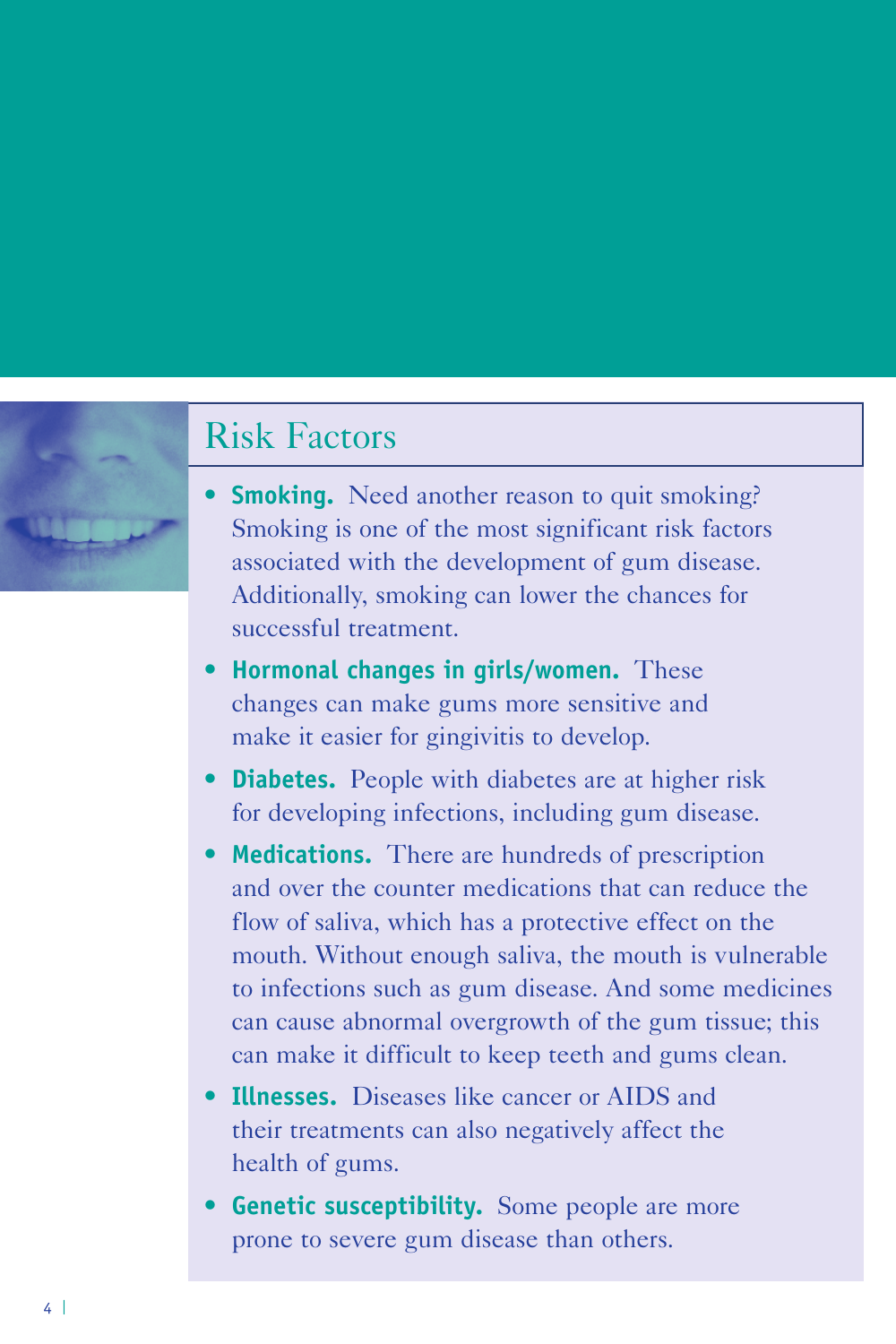#### **Who gets gum disease?**

People usually don't show signs of gum disease until they are in their 30s or 40s. Men are more likely to have gum disease than women. Although teenagers rarely develop periodontitis, they can develop gingivitis, the milder form of gum disease. Most commonly, gum disease develops when plaque is allowed to build up along and under the gum line.

#### **What can I do to prevent gum disease?**

- Brush your teeth twice a day (with a fluoride toothpaste)
- Floss every day
- Visit the dentist routinely for a check-up and professional cleaning
- Don't smoke

#### **How do I know if I have gum disease?**

Symptoms of gum disease include:

- Bad breath that won't go away
- Red or swollen gums
- Tender or bleeding gums
- Painful chewing
- Loose teeth
- Sensitive teeth
- Receding gums or longer appearing teeth

Any of these symptoms may be a sign of a serious problem, which should be checked by a dentist. At your dental visit the dentist or hygienist should:

• Ask about your medical history to identify underlying conditions or risk factors (such as smoking) that may contribute to gum disease.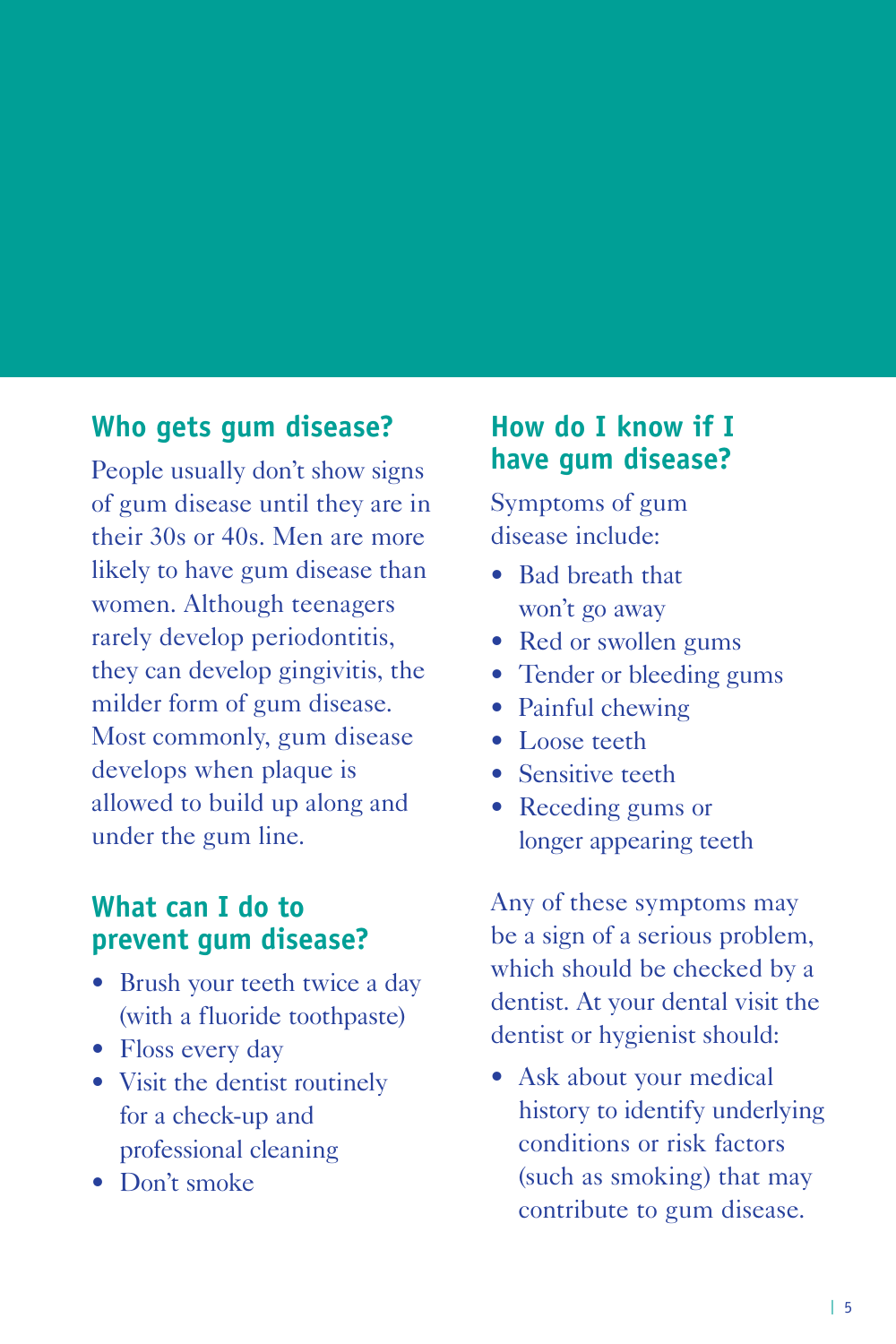

- Examine your gums and note any signs of inflammation.
- Use a tiny ruler called a 'probe' to check for and measure any pockets. In a healthy mouth, the depth of these pockets is usually between 1 and 3 millimeters. This test for pocket depth is usually painless.

#### **The dentist or hygienist may also:**

- Take an x-ray to see whether there is any bone loss.
- Refer you to a periodontist. Periodontists are experts in the diagnosis and treatment of gum disease and may provide you with treatment options that are not offered by your dentist.

#### **How is gum disease treated?**

The main goal of treatment is to control the infection. The number and types of treatment will vary, depending on the extent of the gum disease. Any type of treatment requires that the patient keep up good daily care at home. The doctor may also suggest changing certain behaviors, such as quitting smoking, as a way to improve treatment outcome.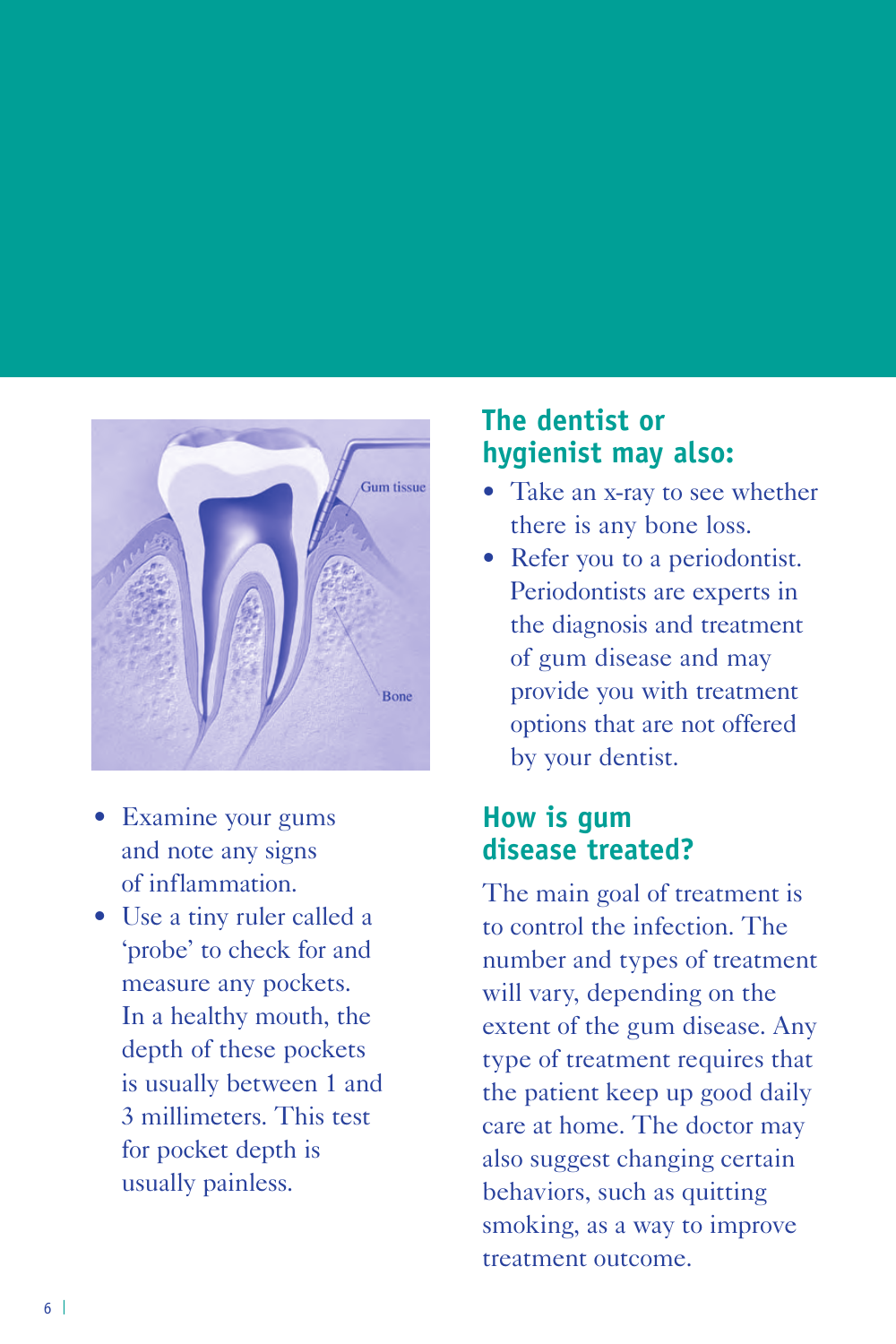

#### **Deep Cleaning (Scaling and Root Planing)**

The dentist, periodontist, or dental hygienist removes the plaque through a deep-cleaning method called scaling and root planing. Scaling means scraping off the tartar from above and below the gum line. Root planing gets rid of rough spots on the tooth root where the germs gather, and helps remove bacteria that contribute to the disease. In some cases a laser may be used to remove plaque and tartar. This procedure can result in less bleeding, swelling, and discomfort compared to traditional deep cleaning methods.

#### **Medications**

Medications may be used with treatment that includes scaling and root planning, but they cannot always take the place of surgery. Depending on how far the disease has progressed, the dentist or periodontist may still suggest surgical treatment. Long-term studies are needed to find out if using medications reduces the need for surgery and whether they are effective over a long period of time. Listed on the next page are some medications that are currently used.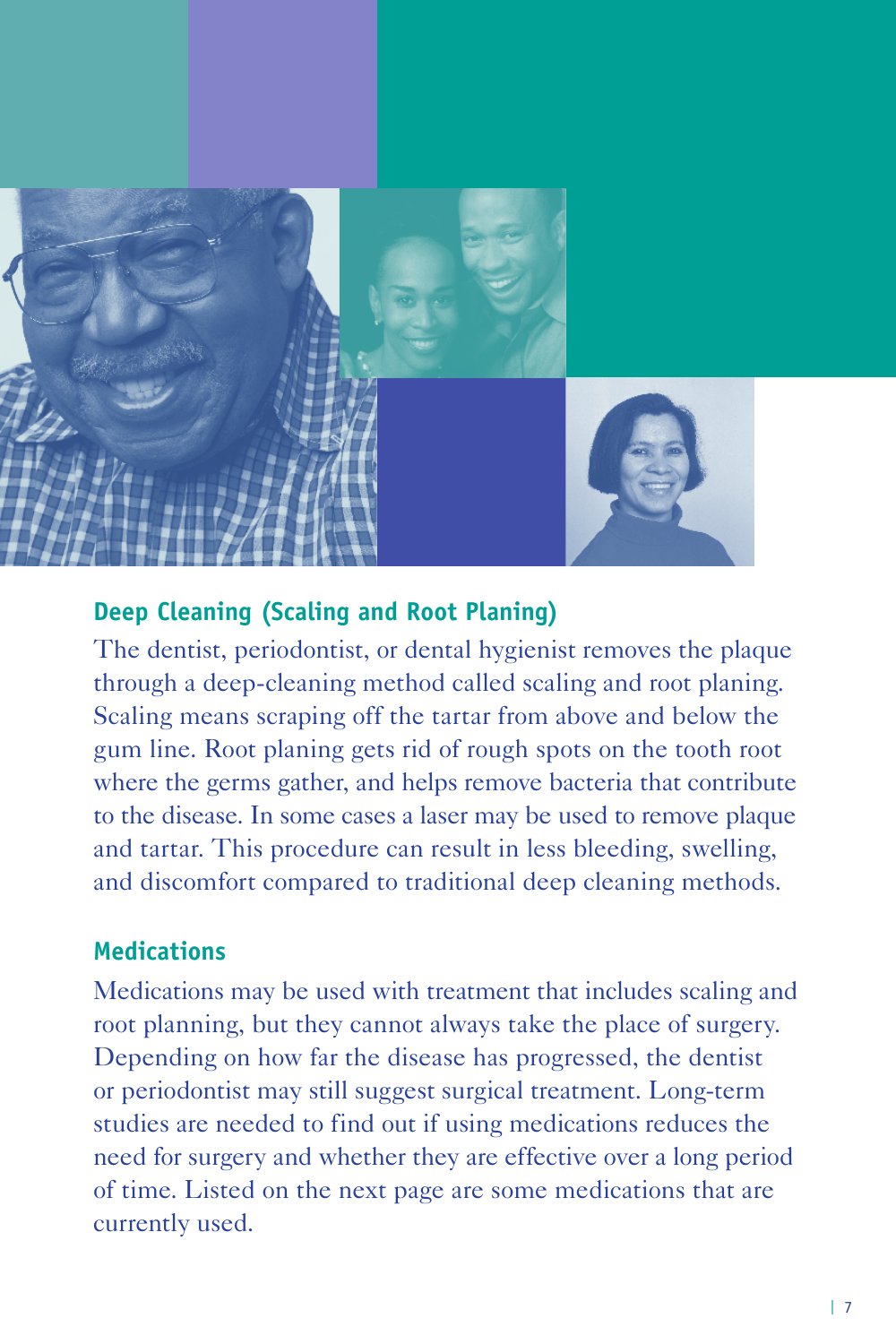| <b>Medications</b>                              | What is it?                                                                            |
|-------------------------------------------------|----------------------------------------------------------------------------------------|
| <b>Prescription antimicrobial</b><br>mouthrinse | A prescription mouthrinse<br>containing an antimicrobial<br>called chlorhexidine       |
| Antiseptic "chip"                               | A tiny piece of gelatin filled<br>with the medicine chlorhexidine                      |
| Antibiotic gel                                  | A gel that contains the<br>antibiotic doxycycline                                      |
| <b>Antibiotic microspheres</b>                  | Tiny, round particles that contain<br>the antibiotic minocycline                       |
| <b>Enzyme</b> suppressant                       | A low dose of the medication<br>doxycycline that keeps destructive<br>enzymes in check |
| <b>Oral antibiotics</b>                         | Antibiotic tablets or capsules                                                         |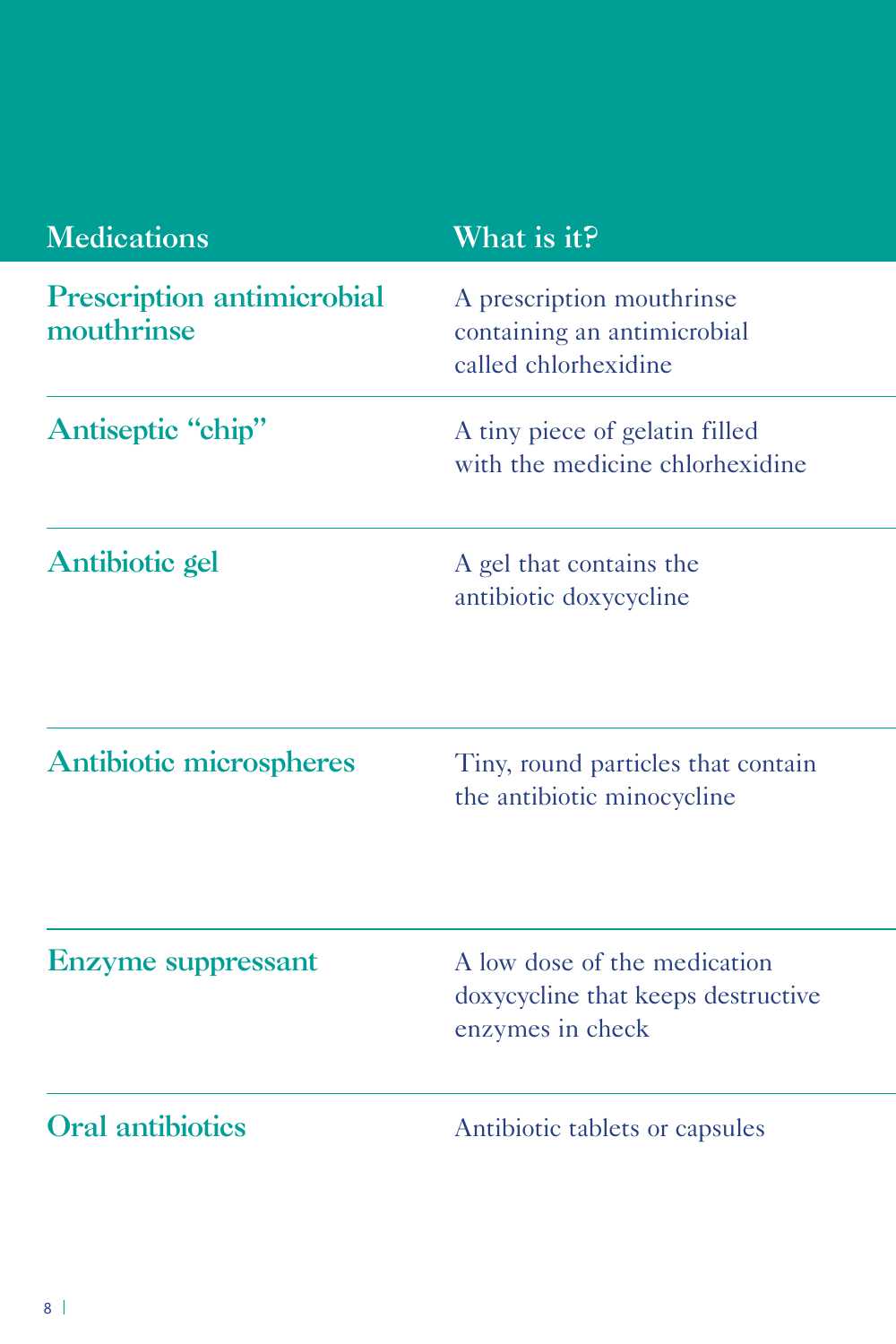| Why is it used?                                                                                                 | How is it used?                                                                                                                                          |
|-----------------------------------------------------------------------------------------------------------------|----------------------------------------------------------------------------------------------------------------------------------------------------------|
| To control bacteria when treating<br>gingivitis and after gum surgery                                           | It's used like a<br>regular mouthwash.                                                                                                                   |
| To control bacteria and reduce<br>the size of periodontal pockets                                               | After root planing, it's placed in<br>the pockets where the medicine<br>is slowly released over time.                                                    |
| To control bacteria and reduce<br>the size of periodontal pockets                                               | The periodontist puts it in the<br>pockets after scaling and root<br>planing. The antibiotic is<br>released slowly over a period<br>of about seven days. |
| To control bacteria and reduce<br>the size of periodontal pockets                                               | The periodontist puts the<br>microspheres into the pockets<br>after scaling and root planing.<br>The particles release minocycline<br>slowly over time.  |
| To hold back the body's enzyme<br>response — If not controlled,<br>certain enzymes can break<br>down gum tissue | This medication is in pill form.<br>It is used in combination with<br>scaling and root planing.                                                          |
| For the short term treatment<br>of an acute or locally persistent<br>periodontal infection                      | Tablets or capsules taken<br>by mouth                                                                                                                    |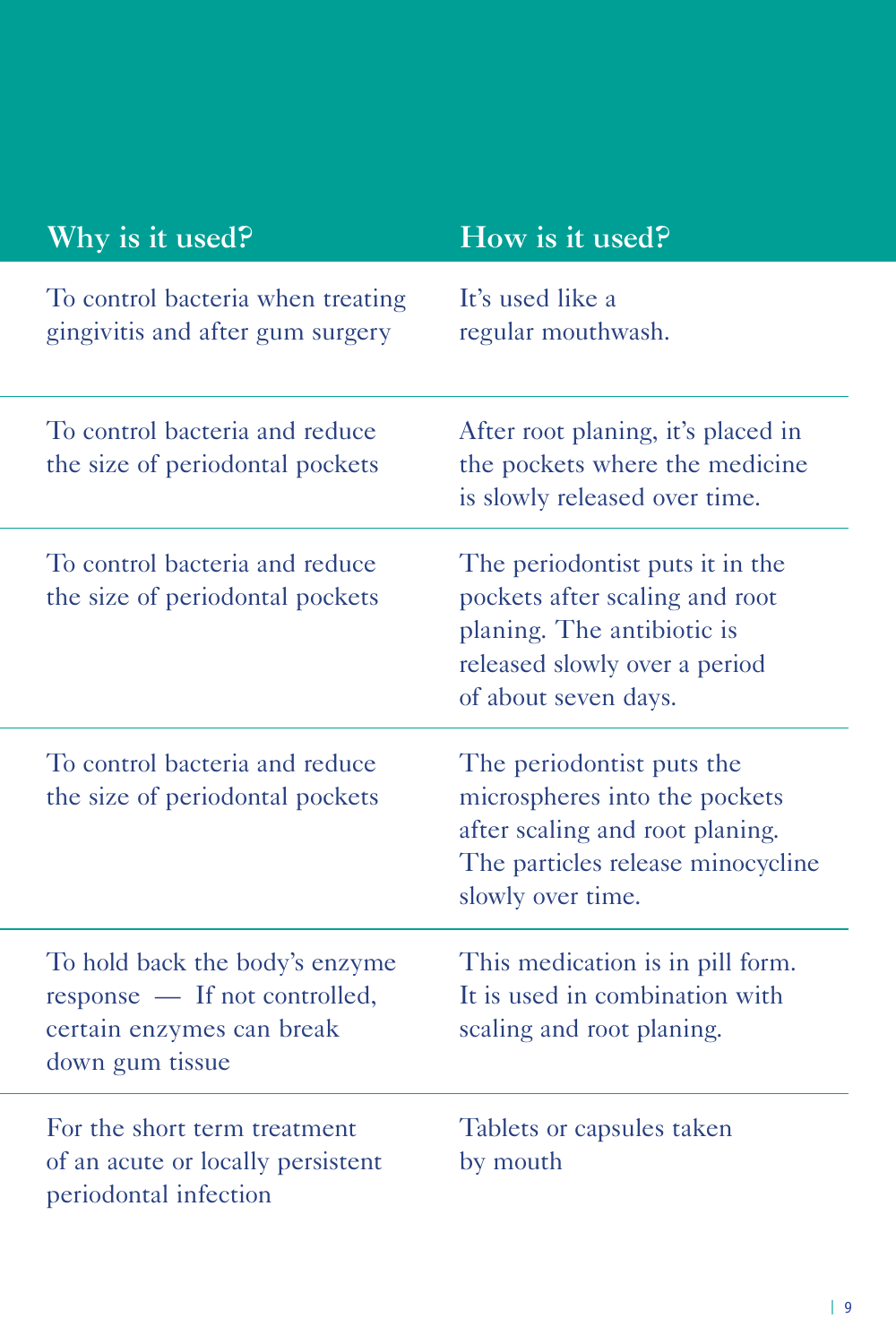

## Periodontal (Gum) Disease

#### **Surgical Treatments**

**Flap Surgery.** Surgery might be necessary if inflammation and deep pockets remain following treatment with deep cleaning and medications. A dentist or periodontist may perform flap surgery to remove tartar deposits in deep pockets or to reduce the periodontal pocket and make it easier for the patient, dentist, and hygienist to keep the area clean. This common surgery involves lifting back the gums and removing the tartar. The gums are then sutured back in place so that the tissue fits snugly around the tooth again. After surgery the gums will shrink to fit more tightly around the tooth. This sometimes results in the teeth appearing longer.

**Bone and Tissue Grafts.** In addition to flap surgery, your periodontist may suggest bone or tissue grafts. Grafting is a way to replace or encourage new growth of bone or gum tissue destroyed by periodontitis. A technique that can be used with bone grafting is called guided regeneration, in which a small piece of mesh-like fabric is inserted between the bone and gum tissue. This keeps the gum tissue from growing into the area where the bone should be, allowing the bone and connective tissue to regrow.

Since each case is different, it is not possible to predict with certainty which grafts will be successful over the long-term. Treatment results depend on many things, including how far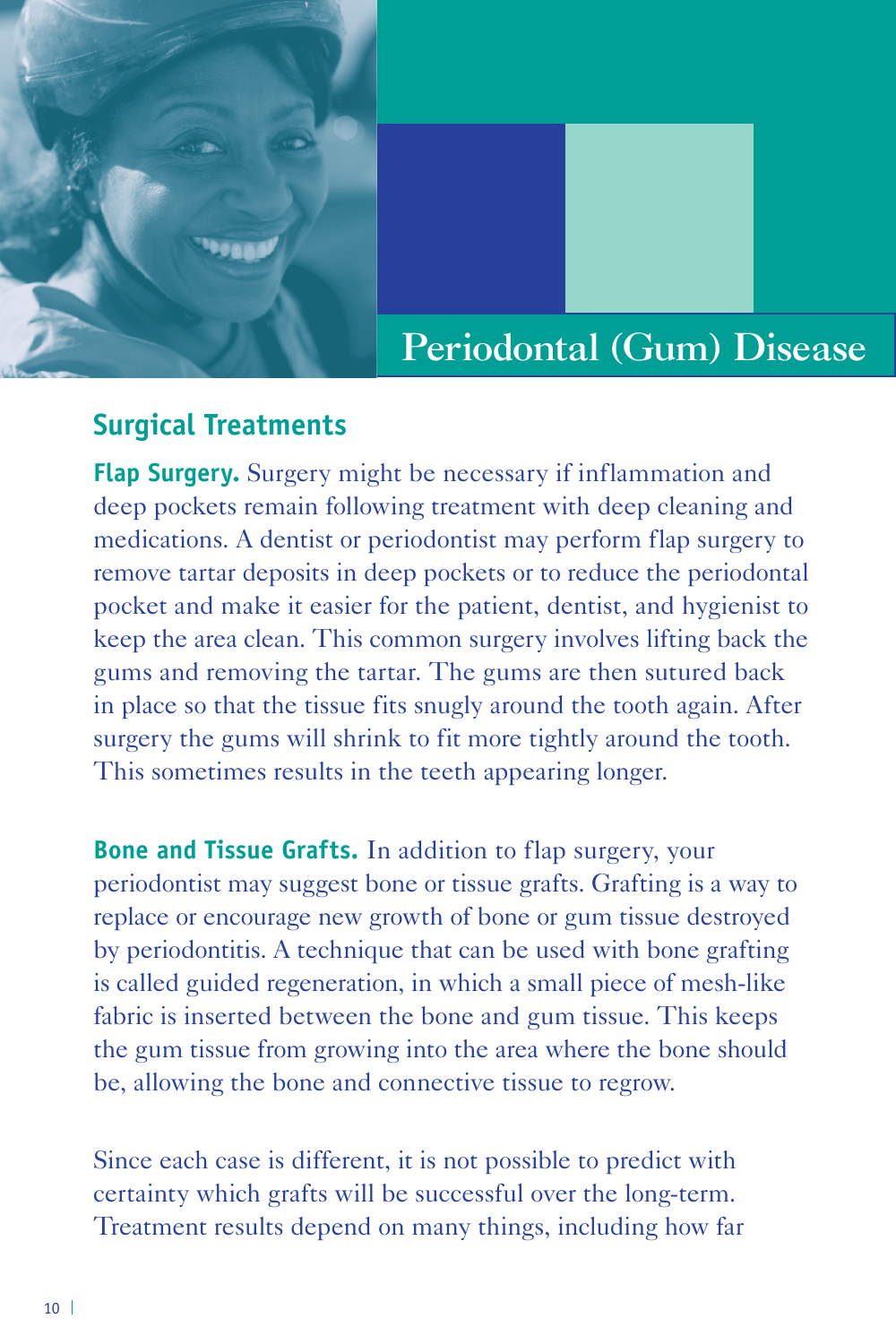# Second Opinion

When considering any extensive dental or medical treatment options, you should think about getting a second opinion. To find a dentist or periodontist for a second opinion, call your local dental society. They can provide you with names of practitioners in your area. Additionally, dental schools may sometimes be able to offer a second opinion. Call the dental school in your area to find out whether it offers this service.

the disease has progressed, how well the patient keeps up with oral care at home, and certain risk factors, such as smoking, which may lower the chances of success. Ask your periodontist what the level of success might be in your particular case.

#### **Can gum disease cause health problems beyond the mouth?**

In some studies, researchers have observed that people with gum disease (when compared to people without gum disease) were more likely to develop heart disease or have difficulty controlling blood sugar. Other studies showed that women with gum disease were more likely than those with healthy gums to deliver preterm, low birth weight babies. But so far, it has not been determined whether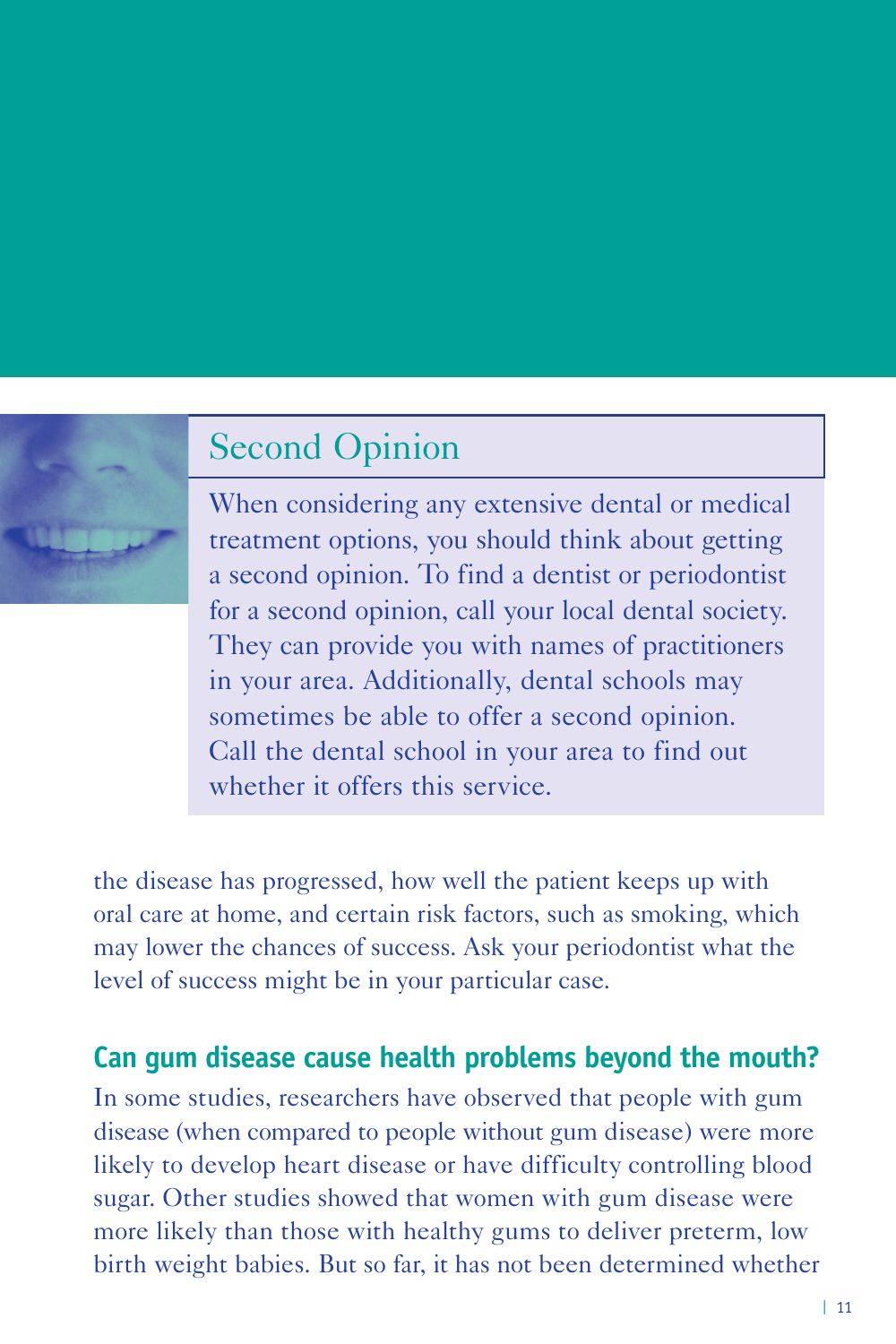



gum disease is the cause of these conditions.

There may be other reasons people with gum disease sometimes develop additional health problems. For example, something else may be causing both the gum disease and the other condition, or it could be a coincidence that gum disease and other health problems are present together.

More research is needed to clarify whether gum disease actually causes health problems beyond the mouth, and whether treating gum disease can keep other health conditions from developing.

In the meantime, it's a fact that controlling gum disease can save your teeth – a very good reason to take care of your teeth and gums.

# Clinical Trials

Clinical trials are research studies of new and promising ways to prevent, diagnose, or treat disease. If you want to take part in a clinical trial about periodontal disease, visit www.clinicaltrials.gov. In the box under "Search Clinical Trials," type in: periodontal diseases. This will give you a list of clinical trials on gum disease for which you might be eligible.